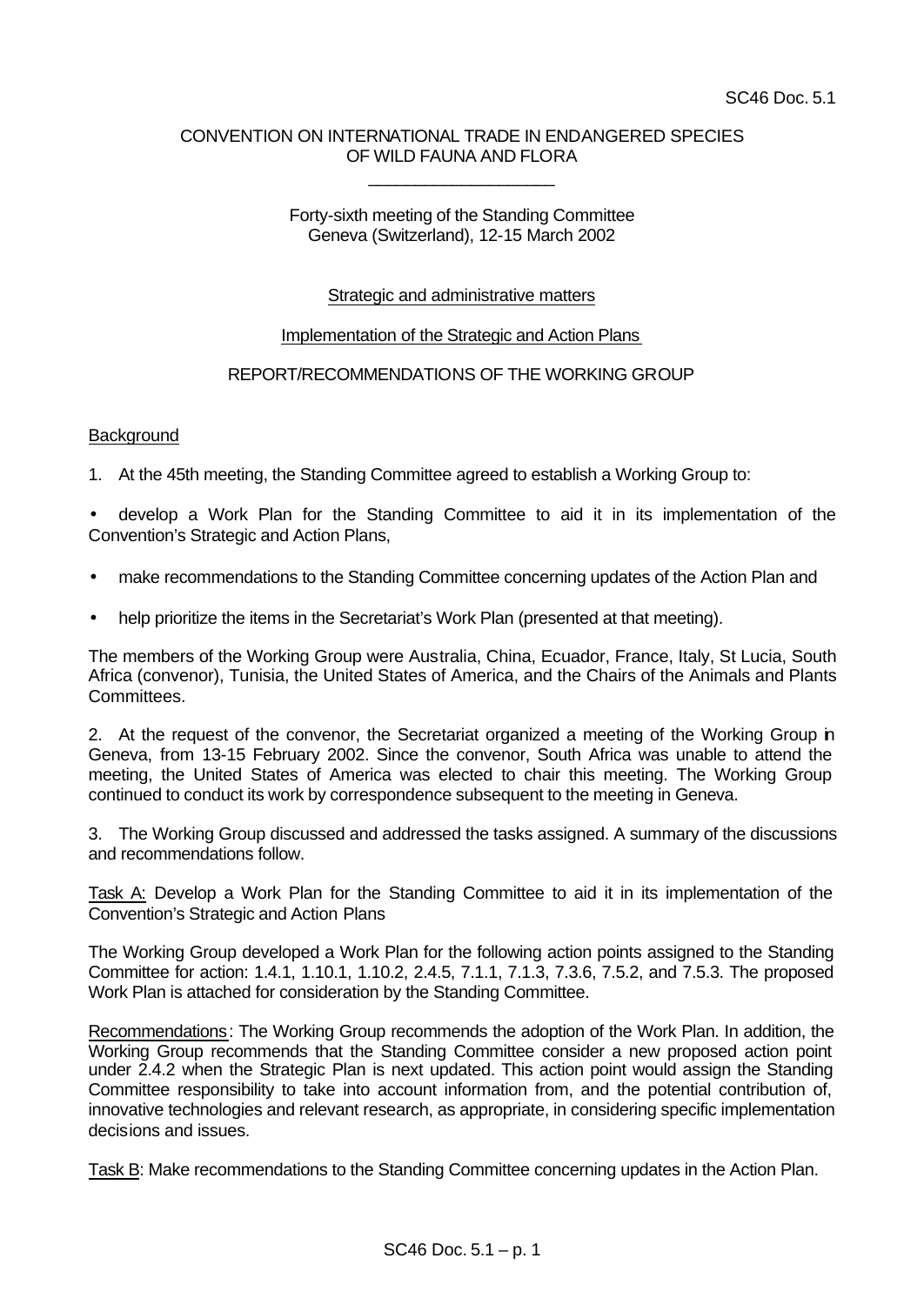The Working Group reviewed the Action Plan for the Strategic Plan. Proposed changes are found in the attached document. The recommended changes are shown in redline and strike out. The Working Group acknowledged that since work plans to implement the Strategic Plan have only recently been developed and are being finalized, it is premature to make significant changes to the Action Plan at this time. For this reason, the Working Group focused primarily on identifying who the responsible entities should be to help achieve each action point.

In almost all instances where a change is recommended, the Working Group assigned responsibility for action points to additional entities such as the Parties, Standing Committee, Animals Committee, Plants Committee, Conference of the Parties, or Secretariat. The rationale for recommending this change is that responsibility for action points should be shared by all entities directly involved in the activity and that can make a contribution to the accomplishment of a goal.

Under Objective 1.2 - To strengthen the administrative, management and scientific capacity of Parties by improving the coordination between Management and Scientific Authorities and other national agencies responsible for wild animals and plants – the Working Group recommends the addition of an action point to encourage Parties to improve coordination between CITES Authorities at the national level. The Working Group acknowledged that coordination at this level is fundamental to effective CITES implementation and should be recognized as an action point. The recommended action point is: Improve coordination at the national level between CITES Authorities involved in the management of wild fauna and flora. Action by the Scientific and Management Authorities.

Under Objective 1.4 – To facilitate development and use of appropriate technologies and information management systems that enhance and expedite the collection, submission and exchange of accurate information – the Working Group recommends that action point 1.4.5 be revised as follows to acknowledge that although Parties may need information related to non-CITES species, priority focus should be on the CITES appendices in developing, collating, and enhancing databases, particularly if resources are limited. The recommended action point is: Develop, collate, and enhance databases that include information related to species in trade, CITES Decisions and procedures, with a focus on CITES Appendices.

Under Objectives 1.8.2, 3.1, and 4.5, the Working Group recommends that these action points reference national, regional, and/or international efforts in order to promote cooperation at multiple levels in the establishment of effective programmes for species conservation and management.

During the discussion of the Action Plan, the Working Group raised concerns about the practical implementation of action points 1.8.2, 2.4.2, 2.4.4, 4.1.6, and 7.5.2. These concerns are included as footnotes in the Action Plan under the respective action point.

Recommendations: The Working Group recommends that the proposed changes and comments of the Working Group be considered. Although the Working Group has fulfilled the task of making recommendations to the Standing Committee concerning updates to the Action Plan and has presented its recommendations in this report, Decision 11.1, Annex 1, states: "Procedures should be developed for periodic review and evaluation of ongoing progress toward completion and revision of the Action Plan, for review of the status of the goal performance indicators, and to evaluate the subsequent achievement of the goals of the Strategic Plan. Between meetings of the Conference of the Parties, this responsibility should be assigned to the Standing Committee." Based on Decision 11.1, Annex 1, we note that a more formalized process for periodic review and evaluation of progress and revision of the Action Plan needs to be established in the future to clarify who would undertake this responsibility, when this assignment should be undertaken, and how it is to be accomplished.

Because the Strategic Plan and Action Plan are dynamic documents requiring periodic review, evaluation of goal completion, and revision of goals and action points as circumstances change, the members of the Working Group recommend that a group or sub-committee, responsible to the Standing Committee, be assigned the task to: 1) more thoroughly review the action plan and identify